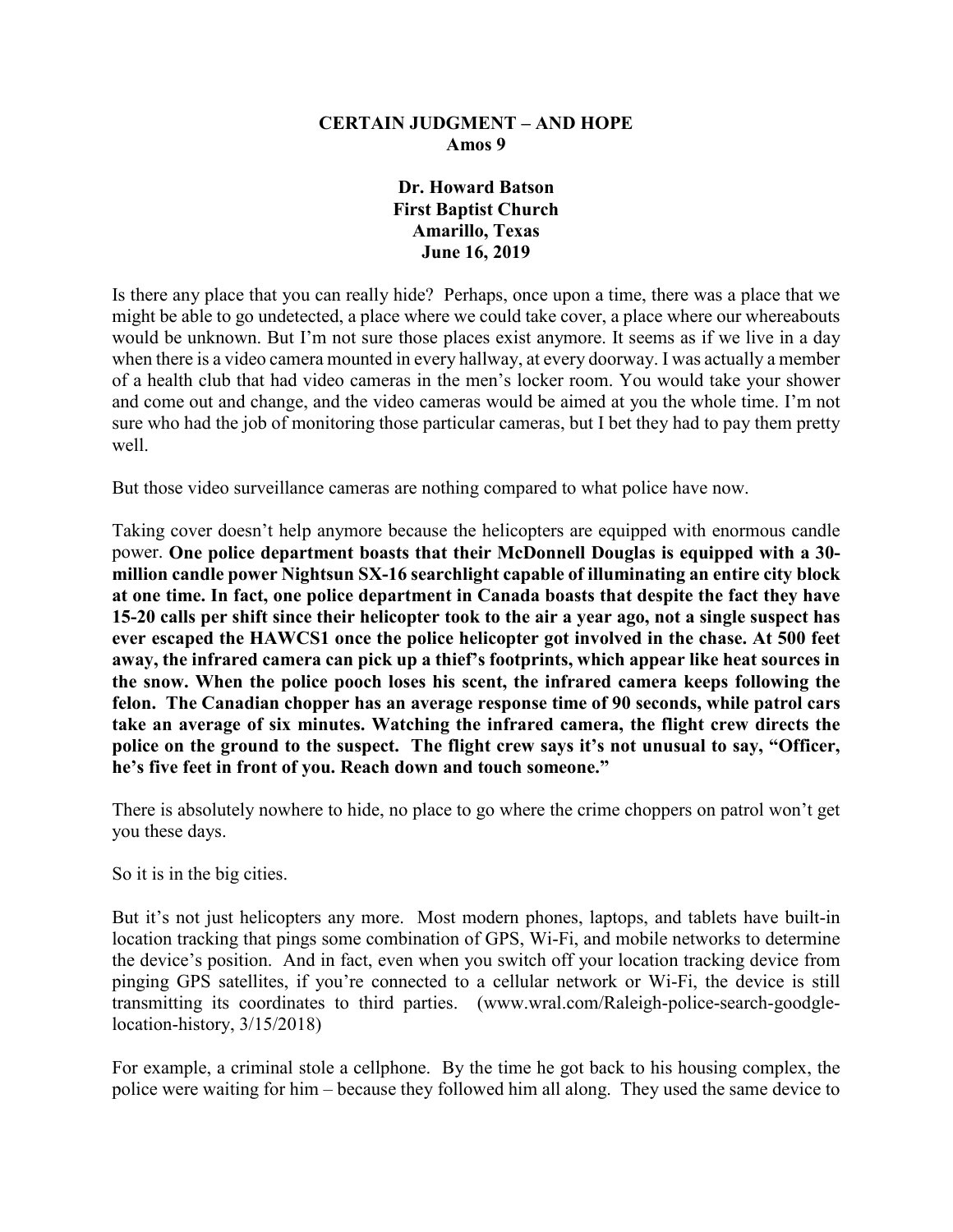catch a car thief and a woman who made a string of harassing phone calls. ("Police secretly track cellphones to solve routine crimes," www.usatoday, 8/23/15)

In fact, I've gotten irritated with my own phone lately. Not only does it know where I am, it tells me where I'm going! Wednesday morning of this week, I got in the car, started the engine, looked down at my phone – and it told me I was 12 minutes away from BSA Hospital. How on earth did my phone know I was going to BSA Hospital Wednesday morning? Because that's where I always head out early on Wednesday morning. My behavior, my pattern, was predictable. That morning, I was thrilled that my phone was wrong. Siri doesn't know nearly as much as she thinks she knows. I was going to VBS and on to the hospitals later on Wednesday afternoon, which totally confused the girl.

But the reality is, if you've got an iPhone, it will track your movements and tell you where you are most likely to be headed. And how long it will take to get there.

Oh, it's not just GPS. It's facial recognition. Picture a crowded street. Police are searching for a man believed to have committed a violent crime. To find him, they feed a photograph into a video surveillance network powered by artificial intelligence. A camera, one of thousands, scans the streets (like those already in Europe), instantly analyzing the faces of everyone it sees. Then, an alert: The algorithms found a match with someone in the crowd. Officers rush to the scene and take him into custody. ("Facial recognition gives police a powerful new tracking tool," www.nbcnews.com, 7/30/18)

You might change the color of your clothes, but you can't change your face. Big Brother is, indeed, watching. In fact, Big Brother is in your pocket right now!

Is there any place you can hide? Any place you can escape? Hardly anymore.

So it was for ancient Israel when they tried to escape the wrath, the all-searching eye of God.

When we come to Amos 9, we come to the very last vision of the five visions of the book of Amos. Remember, this minor prophet can be divided into the words of Amos in the first six chapters, and the five visions of Amos in the last three chapters.

In chapter 9, we come to the last of the five visions. Last week we looked at the first three visions: the vision of the locusts, the vision of the devouring fire, and the vision of the plumb line. As we move from the first vision to the fifth vision, Amos becomes less an actor across the stage of the text, and the Lord becomes more and more dominant.

## **I. Certain Judgment (9:1-8a)**

In the first four verses of this section on judgment, we see that there is no hiding place. A whole new meaning comes to the familiar words, "You can run, but you cannot hide."

The vision begins with Amos seeing the Lord standing beside an altar – probably the altar of the Bethel shrine, since Amos had preached against the ritualistic religion of that shrine. The altar was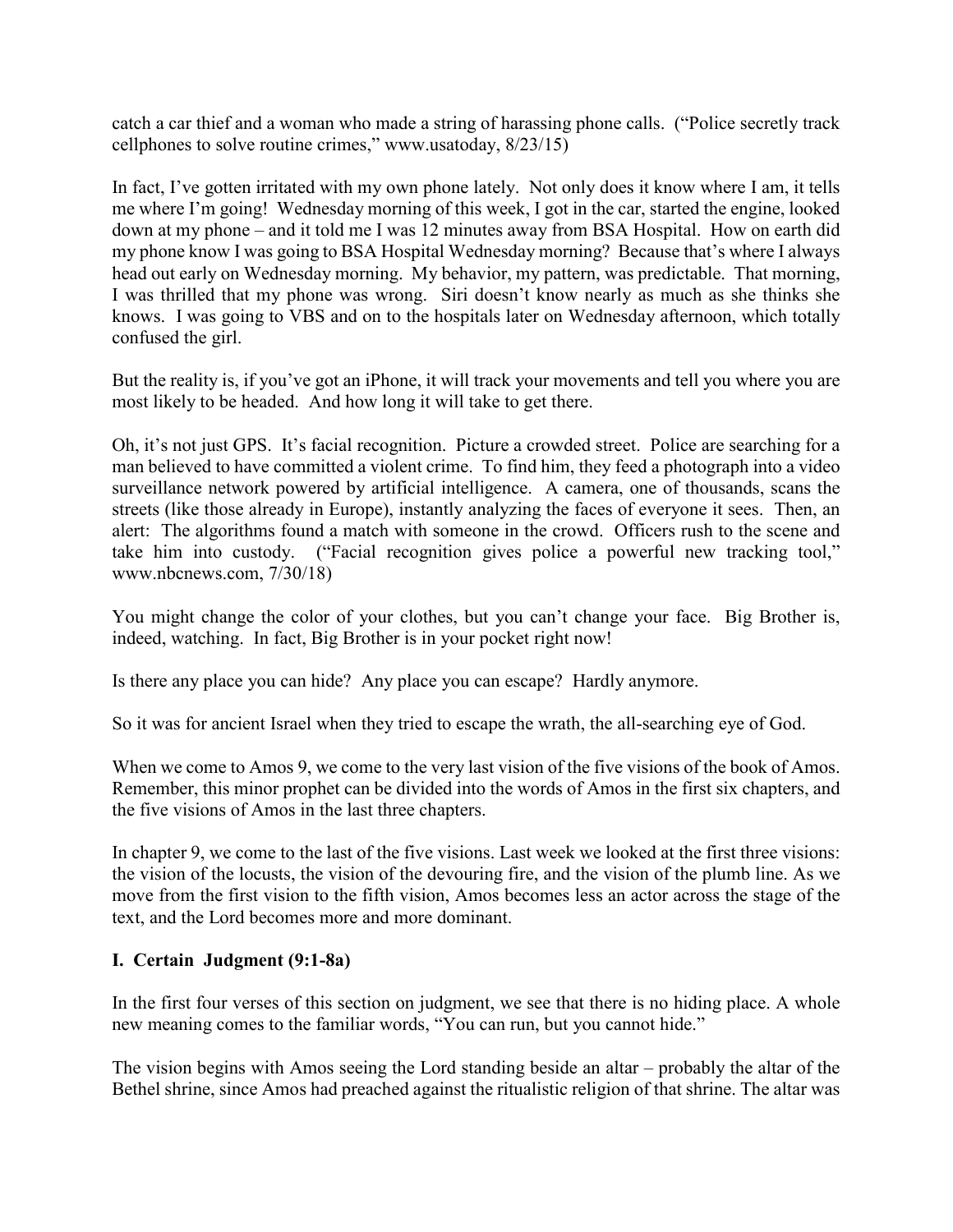a place where God was to receive the offerings given by his people. Rather than accepting their offerings, the very first word of the Lord is "smite." It sounds like an earthquake.

Smite the capitals so that the thresholds will shake, And break them on the heads of them all! Then I will slay the rest of them with the sword; They will not have a fugitive who will flee, Or a refugee who will escape.

The sanctuary, which had been used for Israel's sanctimonious services, would be completely destroyed. The temple will tumble, like a house of cards. The people, in fact, will suffer, and should anyone escape, the Lord will slay them by the swords – that is, by the hands of another nation.

Psalm 139 brings us so much comfort. As a matter of comfort, the psalmist declares the everpresence and the all-knowing nature of God.

Where can I go from Your Spirit? Or where can I flee from Your presence? If I ascend to heaven, You are there; If I make my bed in Sheol, behold, You are there. If I take the wings of the dawn, If I dwell in the remotest part of the sea, Even there Your hand will lead me, And Your right hand will lay hold of me. If I say, "Surely the darkness will overwhelm me, And the light around me will be night," Even the darkness is not dark to You, And the night is as bright as the day. Darkness and light are alike to You.

The psalmist is saying there is nowhere he can go that he is not under the protection of his God, of his Lord. Whether it be heaven or hell, whether it be the sky above or the sea below, "there is no escaping the comforting hand of God," says the psalmist, using an all-encompassing metaphor to describe the presence of God.

Amos is saying God is ever present and there is no way to escape God. But instead of saying there is no way to escape God's comfort, Amos is declaring to ancient Israel that there is no place where you can escape God's punishment. You can run, but you cannot hide.

Notice, he says, you can go to the limits of the universe. Look at verse 2. "You can try to go to the depths of the grave, to Sheol. Yes, and even there My hand will take you." You might even ascend the other direction, toward heaven. But it doesn't matter how high you climb; God will get you. "I will bring you down," God says.

Not only can you not hide in the limits of the universe, you cannot hide in the limits of the earth. "It doesn't matter if you go to the summit of Mount Carmel" (verse 3). "I'll pluck you down from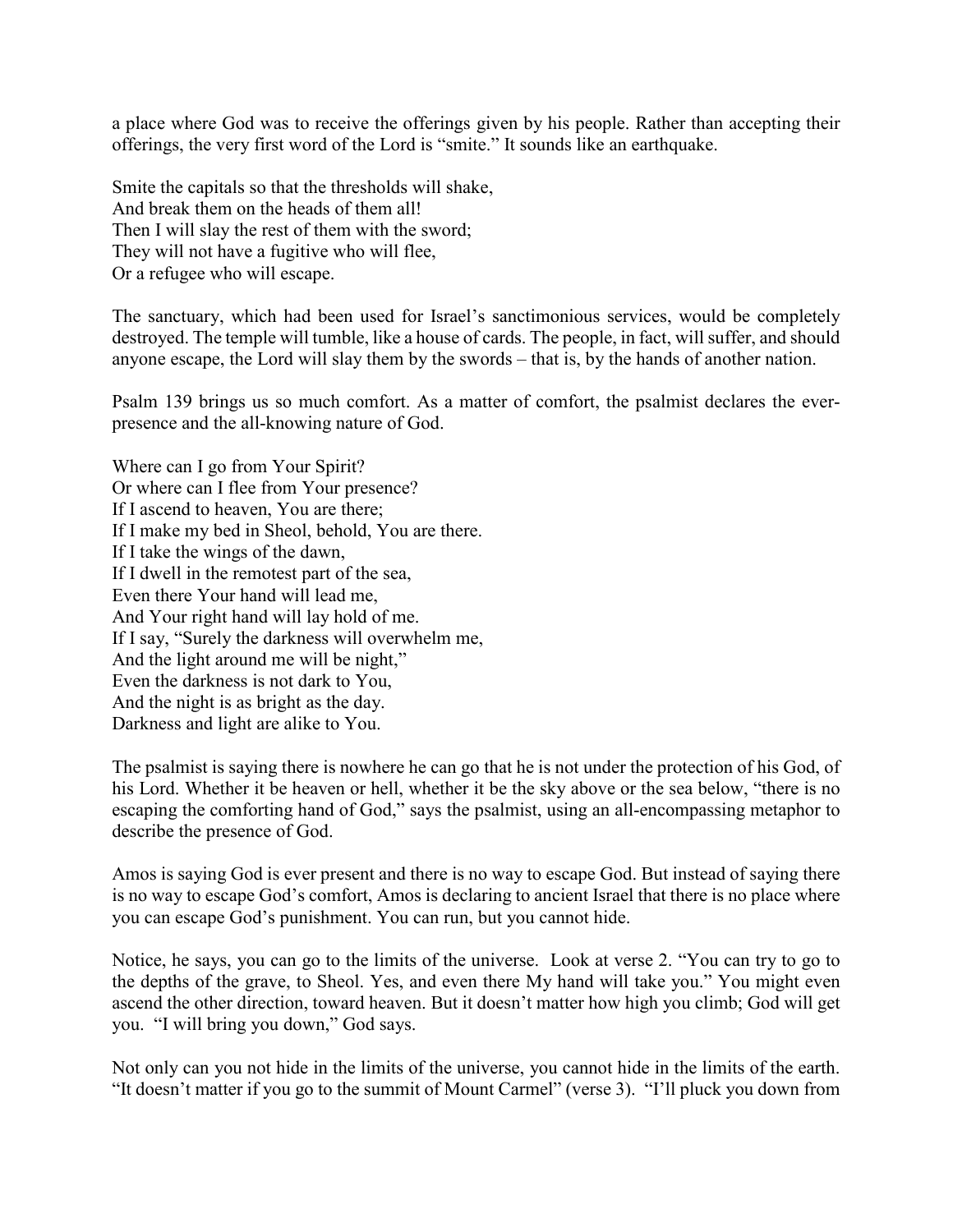there. Or you might try to hide on the bottom of the floor of the sea. But even there I'll send a serpent to bite you" (see Amos 5:19).

There are no limits to the pursuit of God.

How this contrasts with Paul who said that neither the heights nor depths can separate the people of God from the love of God (Romans 8:38-39). But just as the people of God cannot be separated from the love of God, those receiving the wrath of God cannot hide from Him either.

In fact, in verse 4 He says, "Though you try to hide among the prisoners of war, the exiles in captivity, I will take the sword of the foreign nation and slay you there." There is nowhere to hide from the eyes of God.

Jonathan Edwards has been described as one of the greatest intellects that America has ever produced. He preached a sermon on July 8, 1741, at Enfield, Connecticut, during the height of revival excitement. It was a sermon that preaches the wrath of God and the heat of hell like no other sermon I've ever read. They say that Jonathan Edwards would simply read the sermon, face buried in the manuscript, and the power of his penned words would cause men and women to grab the pews in front of them until their knuckles turned white.

Edwards said, **"Almost every natural man that hears of hell flatters himself that he shall escape it; he depends upon himself for his own security; he flatters himself in what he has done, in what he is now doing, or what he intends to do.... The greater part of those who heretofore have lived under the same means of grace, and are now dead, are undoubtedly gone to hell; and it was not because they were not as wise as those who are now alive: it is not because they did not lay out matters as well for themselves to secure their own escape." ("Sinners in the Hands of An Angry God," 155-56)**

Edwards' metaphors are so powerful. **He said the wrath of God is like a black cloud that hangs directly over your head, "full of the dreadful storm, and big with thunder; and were it not for the restraining hand of God, it would immediately burst forth upon you." (Edwards, 158)**

**He said the wrath of God "is like great waters that are damned for the present; they increase more and more, and rise higher and higher, till an outlet is given; and the longer the stream is stopped, the more rapid and mighty is its course, when once it is let loose." (Edwards, 158)**

**He said God's wrath is like a bow that is bent. The arrow is aimed at our heart already, ready to sting. "And justice bends the arrow at your heart, and strains the bow, and it is nothing but the mere pleasure of God, and that of an angry God, without any promise or obligation at all, that keeps the arrow one moment being made drunk with your blood." (Edwards, 159- 59)**

In fact, he said **"God holds you over the pit of hell, much as one holds a spider, or some loathsome insect over the fire, abhors you, and is dreadfully provoked: his wrath towards you burns like fire; he looks upon you as worthy of nothing else, but to be cast into the fire; he is of purer eyes than to bear to have you in his sight; you are ten thousand times more**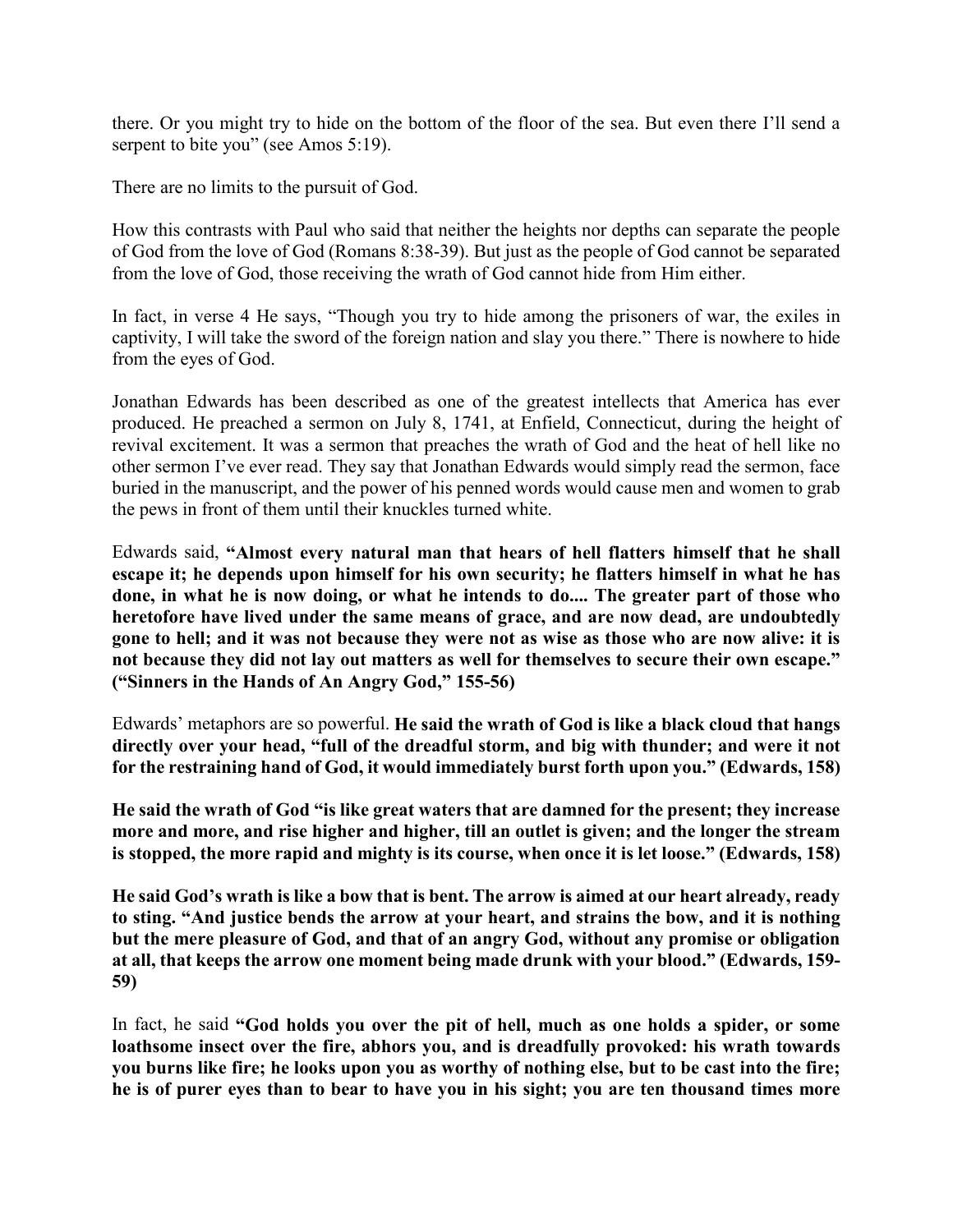**abominable in his eyes, than the most hateful venomous serpent is in ours.... yet it is nothing but his hand that holds you from falling into the fire every moment. It is to be ascribed to nothing else, that you did not go to hell the last night; that you were suffered to awake again in this world, after you closed your eyes to sleep. And there is no other reason to be given, why you have not dropped into hell since you arose in the morning, but that God's hand has held you up. There is no other reason to be given why you have not gone to hell, since you have sat here in the house of God, provoking his pure eyes by your sinful wicked manner of attending his solemn worship. Yea, there is nothing else that is to be given as a reason why you do not this very moment drop down into hell.**

### **"Oh sinner! Consider the fearful danger you are in: it is a great furnace of wrath, a wide and bottomless pit...." (Edwards, 159-60)**

A sobering sermon much like that of Amos.

Verses 5 and 6 are the doxology of a hymn. "Don't forget the might of the Lord," he seems to be saying in verses 5 and 6. "Look at God's creative nature," he seems to be saying. He talks about God's power, God's creativity, and God's control.

It is this God, who is so powerful that he can touch the land and cause it to melt, who controls the rain. It is a God who is over both heaven and earth. That's why to try to escape from Him is futile, indeed.

In verse 7 through the first part of verse 8, we see that Israel's covenant status, in the end, was not enough. I'm afraid the ancient Israelites thought that being chosen was a privilege when, in fact, it was a responsibility. Israel had falsely thought her history with God meant he would always protect them and do good for them. But in Amos 3:1-2, He has already said that the fact He had chosen them meant He was going to punish them.

It's not so much privilege, as it is responsibility.

He declares in verse 7 that Israel is in no way less accountable to God than any of the other nations. Amos shocks his hearers. He takes the very core of their faith – God's redemption of their fathers from Egypt – and turns it against them. We learn there is no such thing as unconditional salvation history. There is no lasting, guaranteed immunity. God has been involved with the movements of all the peoples.

He says to ancient Israel, "You are like the Ethiopians to me. Or don't forget the Syrians and the Philistines – they had exodus experiences, too." Did the exodus experiences of the Philistines and the Syrians guarantee that they would avoid God's punishment? Of course not. God's eyes are on (notice verse 8) the sinful kingdom.

The sinful kingdom was the leaders of ancient Israel. The rich, the priests, the judges, the rulers, the king. But not the righteous poor, who were being oppressed.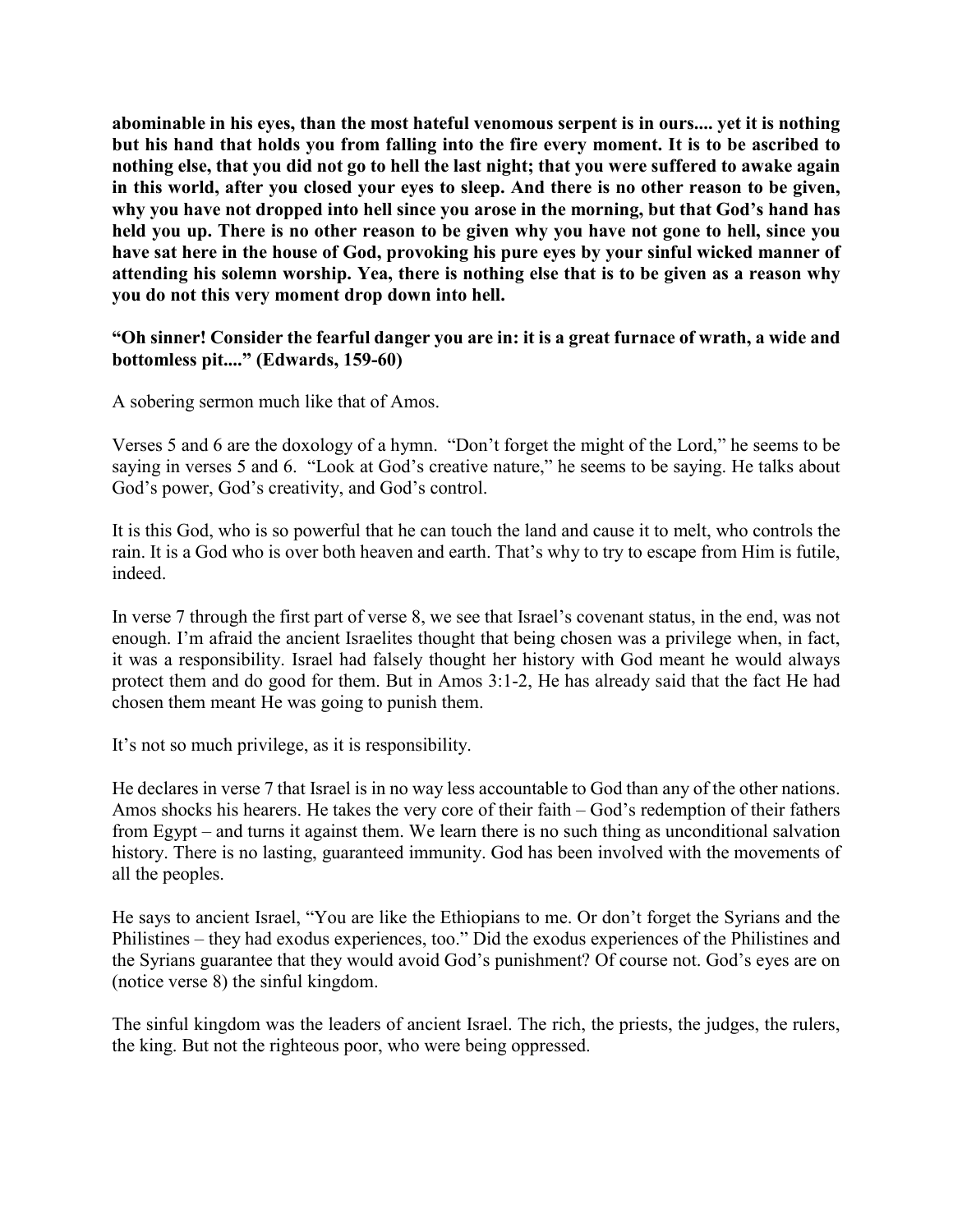This was a wake-up call for ancient Israel. And I think it ought to be a wake-up call for the church. Many have comforted themselves with the protection of God based on past religious experience. Like the ancient Israelites, you cannot and I cannot afford to look at the good things God has done for us in the past and assume He's "still on our side."

You cannot look at past experiences and ignore present realities. And of all the people of faith, Baptists are perhaps the worst. Living for Christ is not a one-time salvation experience that means we can live like we want to beyond our baptism. Rather, it is taking up our cross daily and following Him.

# **II. Certain Hope**

I want you to notice that verses 8 through 15 are not a certain judgment, but a certain hope. It's the idea of where the wrath and the grace of God meet.

What looked like total destruction is now, we see, limited destruction. The sinful kingdom and the house of Jacob are not identical. A remnant, a portion of the people would survive the disaster. The poor and the needy, who were abused and oppressed by the rulers and by the rich, were not condemned by Amos. God is going to sift the people. Like grain that is shaken in the sieve, the house of Israel is going to be shaken among the nations. The grain will be kept and the chaff will be thrown away.

Yet, in verse 10, once again the people think calamity will not overtake them. How foolish it is to base our protection, like ancient Israel did, on an event of the past. They placed their protection on the Exodus from Egypt.

In verses 11-12, He says He will raise up the fallen house of David. The Davidic dynasty is no longer described as a house (II Samuel 7:11, 27) but, rather, simply a booth or shelter. And a fallen tent at that.

Of course, David's dynasty was only ultimately fulfilled in the coming of the Christ, the coming of the Messiah who was from the lineage of David and would fulfill the Davidic covenant (Isaiah 9:6-7; 16:5; Jeremiah 23:5; 30:39; 33:15-17; Ezekiel 34:23-24; 37:24-25; Hosea 3:5; Micah 5:2; Zechariah 12:8-13:8).

But notice this new rule of David, this new dynasty, would include a remnant of Edom and the nations. The people of God are never the people of one nation, but the people of all nations who fear Him. In Acts 15, the church realized that even as the Spirit came upon the people of Israel, the Spirit had come upon the house of Cornelius, a Gentile.

Finally, there is a promise of plenty in Amos 9:13-14.

"I am going to bless you so much when you find yourself in restoration," He says. "You are going to plant vineyards and drink wine. You are going to make gardens and eat their fruit." So much so, He says, that the guy plowing will overtake the reaper. The cycle will go so fast that before you